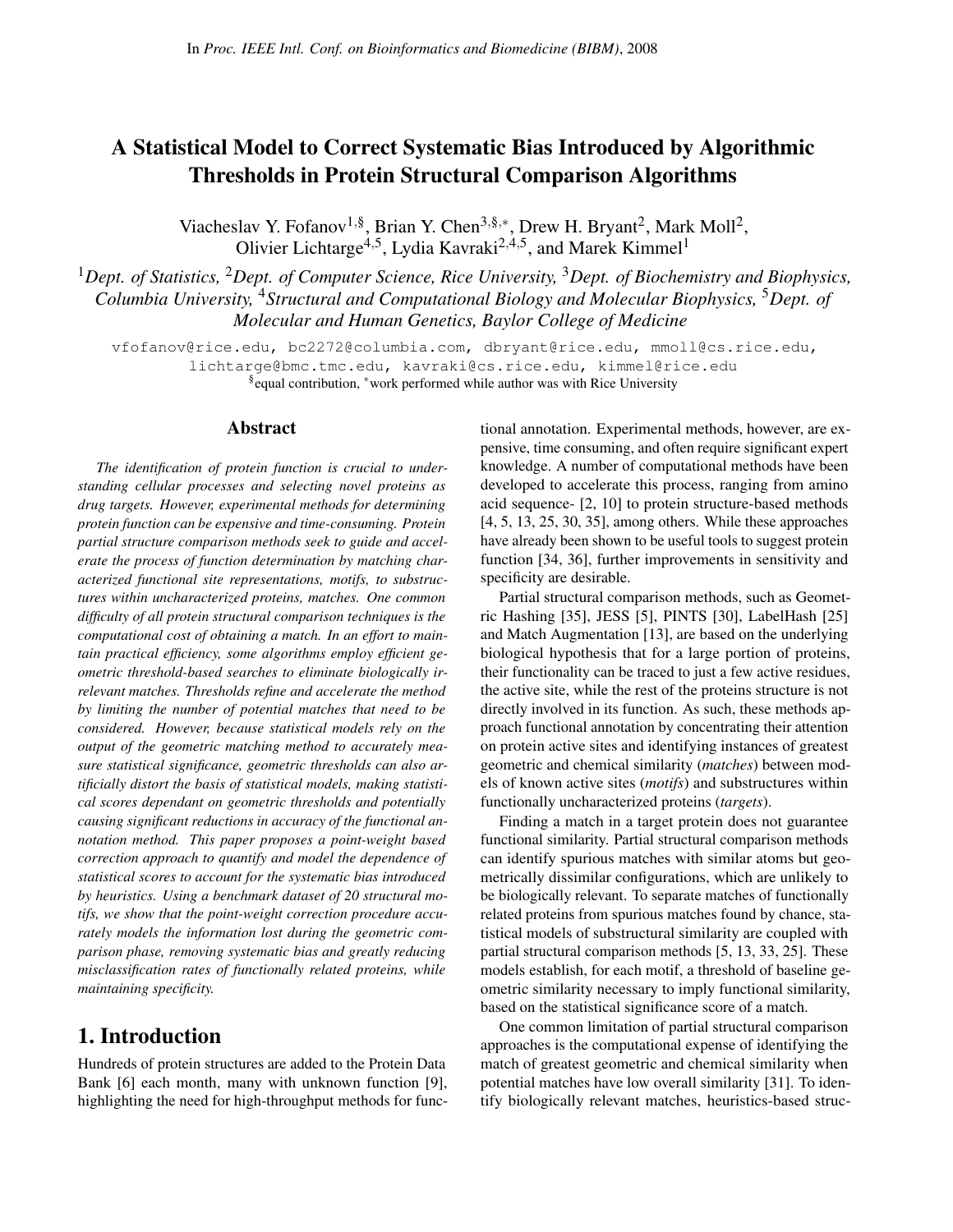tural searches [5, 13, 33, 20, 25] have been used to eliminate matches with so little geometric similarity that functional similarity is biologically unlikely. For example, after establishing the chemical compatibility of matched residues, JESS [5], PINTS [33], LabelHash [25] and Match Augmentation [13] use geometric thresholds to rapidly eliminate potential matches if pair-wise distances between residues in optimal alignment exceed specified thresholds.

Unfortunately, eliminating matches based on geometric thresholds, while greatly reducing computing time, may impact the accuracy of statistical significance scores. Statistical models use the distribution of matches between a given motif and a set of targets to evaluate the statistical significance of a match. If matches are eliminated by the geometric thresholds, the resulting statistical model may be distorted. The generated significance scores may depend on the geometric thresholds, resulting in significant misclassification rates of functionally related proteins.

We will illustrate that different geometric thresholds used by structural comparison methods can introduce serious bias. In order to correct this effect without modifying the original structural comparison algorithm, we have developed a statistical framework which takes into account eliminated matches. We used Match Augmentation as an example, but the technique can be generalized to other partial geometric comparison methods. Our bias correction models the information lost during the structural comparison phase of functional annotation and provides substantially reduced misclassification rates for functionally related proteins. On a test dataset of motifs derived from 20 unrelated enzymatic active sites, we illustrate that with our correction, even at strict levels of geometric thresholds, it is possible to achieve sensitivity and specificity previously reserved only for generous thresholds that required large computation times.

### 2. Related Work

Functional annotation through partial structural alignment has been approached by a number of algorithms comparing a variety of structural and chemical properties. These include atom coordinates and amino-acid labels [30, 5, 13, 25, 33, 34], cavity comparison [8, 11], and graph-theoretic [4] approaches. To reduce the computational cost of search and comparison of 3D structures, many atom coordinatebased partial structural alignment methods employ geometric thresholds. For example, to discard matches with so little geometric similarity that they are biologically irrelevant, PINTS uses geometric thresholds of 7.5 Å between  $C_{\alpha}$ atoms and 6.5 Å between  $C_{\beta}$  atoms [33], by default Match Augmentation constrains  $C_{\alpha}$  distances to  $\leq 7$  Å [13], and JESS relies upon motif-dependent empirical thresholds [5].

Existing methods A common metric for measuring geometric similarity between a motif and a target substructure

|                 |  | Table 1. Dataset. EC classifications and     |  |
|-----------------|--|----------------------------------------------|--|
|                 |  | residues chosen for motifs used. Motifs con- |  |
|                 |  | taining functionally documented residues are |  |
| indicated by *. |  |                                              |  |

| PDB ID            | <b>EC</b> class | Amino acids chosen                                                                                       | <b>EC</b> class size |
|-------------------|-----------------|----------------------------------------------------------------------------------------------------------|----------------------|
| 16pk*[7]          | 2.7.2.3         | $R_{39}$ , $P_{45}$ , $G_{376}$ , $G_{399}$ , $K_{202}$                                                  | 27                   |
| $1$ ady* $[1]$    | 6.1.1.21        | $E_{81}$ , T <sub>83</sub> , R <sub>112</sub> , E <sub>130</sub> , Y <sub>264</sub> , R <sub>311</sub>   | 22                   |
| 1ani*[14]         | 3.1.3.1         | $D_{51}$ , $D_{101}$ , $S_{102}$ , $R_{166}$ , $H_{331}$ , $H_{412}$                                     | 82                   |
| 1ayl              | 4.1.1.49        | $L_{249}$ , $S_{250}$ , $G_{251}$ , $G_{253}$ , $K_{254}$ , $T_{255}$                                    | 19                   |
| 1b7y[29]          | 6.1.1.20        | $W_{149}$ , H <sub>178</sub> , S <sub>180</sub> , E <sub>206</sub> ,                                     | 20                   |
|                   |                 | $O_{218}$ , $F_{258}$ , $F_{260}$                                                                        |                      |
| 1czf              | 3.2.1.15        | $D_{180}$ , $D_{201}$ , $D_{202}$ , $A_{205}$ ,                                                          | 21                   |
|                   |                 | $G_{228}$ , $S_{229}$ , $R_{256}$ , $K_{258}$ , $Y_{291}$                                                |                      |
| 1did*[15]         | 5.3.1.5         | $F_{25}$ , H <sub>53</sub> , D <sub>56</sub> , F <sub>93</sub> , W <sub>136</sub> , K <sub>182</sub>     | 153                  |
| $1$ dww* $[16]$   | 1.14.13.39      | $C_{194}$ , $V_{346}$ , $F_{363}$ , $W_{366}$ ,                                                          | 239                  |
|                   |                 | $Y_{367}, E_{371}, D_{376}$                                                                              |                      |
| 1ep0              | 5.1.3.13        | $S_{53}$ , $R_{61}$ , $H_{64}$ , $K_{73}$ , $R_{90}$ , $D_{172}$                                         | 39                   |
| $lggm*[3]$        | 6.1.1.14        | $E_{188}$ , R <sub>311</sub> , E <sub>239</sub> , E <sub>341</sub> , E <sub>359</sub> , S <sub>361</sub> | 11                   |
| 1 <sub>1</sub> g1 | 2.1.1.77        | $E_{97}$ , G <sub>99</sub> , G <sub>101</sub> , D <sub>160</sub> , L <sub>179</sub> , G <sub>183</sub>   | 17                   |
| 1 juk             | 4.1.1.48        | $E_{51}$ , $S_{56}$ , $P_{57}$ , $F_{89}$ , $G_{91}$ ,                                                   | 12                   |
|                   |                 | $F_{112}E_{159}N_{180}S_{211}G_{233}$                                                                    |                      |
| 1kp3              | 6.3.4.5         | $R_{106}$ , $F_{139}$ , $E_{202}$ , $L_{286}$ , $R_{288}$ , $Y_{331}$                                    | 36                   |
| 1kpg              | 2.1.1.79        | $D_{17}, G_{72}, G_{74}, W_{75}, G_{76}, F_{200}$                                                        | 13                   |
| 11bf              | 4.1.1.48        | $E_{51}$ , $S_{56}$ , $P_{57}$ , $F_{89}$ , $G_{91}$ ,                                                   | 12                   |
|                   |                 | $F_{112}E_{159}N_{180}S_{211}G_{233}$                                                                    |                      |
| 1nsk              | 2.7.4.6         | $K_{12}$ , $P_{13}$ , $Y_{52}$ , $R_{105}$ , $N_{115}$ , $H_{118}$                                       | 203                  |
| 1ucn              | 2.7.4.6         | $K_{12}$ , $P_{13}$ , $G_{92}$ , $R_{105}$ , $N_{115}$ , $H_{118}$                                       | 203                  |
| 2ahi              | 4.2.1.84        | $P_{53},L_{120},Y_{127},V_{190},D_{193},I_{196}$                                                         | 39                   |
| 7mht              | 2.1.1.73        | $P_{80},C_{81},S_{85},E_{119},R_{163},R_{165}$                                                           | 11                   |
| 8tln*[18]         | 3.4.24.27       | $M_{120},E_{143},L_{144},Y_{157},H_{231}$                                                                | 61                   |
|                   |                 |                                                                                                          |                      |

is the Least Root Mean Squared Deviation (LRMSD) measured in angstroms and defined as the minimum RMSD over all possible motif-target substructure alignments. It has been noted, however, that geometric matches alone are not sufficient to infer functional similarity, partially because the RMSD score is affected by the number of points in the motif, as well as individual motif geometry [5, 13, 33]. Furthermore, because different motifs have different frequencies of appearance in proteins, as well as in common protein structures, such as the  $\alpha$ -helix, determining a single RMSD threshold, applicable to all motifs, that is capable of separating matches in functionally similar proteins from matches in functionally dissimilar proteins is difficult [5] . To address this problem, several statistical models have been developed to establish RMSD thresholds based on statistical significance of matches on a per-motif basis, by accounting for a motifs distinct 3D geometry [5, 13, 33].

For example, JESS [28] assesses the statistical significance of individual matches by comparing them with a reference population of proteins obtained from CATH [27], a multi-level nested categorization of increasingly specific sequence and structure classifications. Matches to every protein in this reference population are computed and a parametric model based on a mixture of Gaussian distributions is used to determine how unusual, or statistically significant,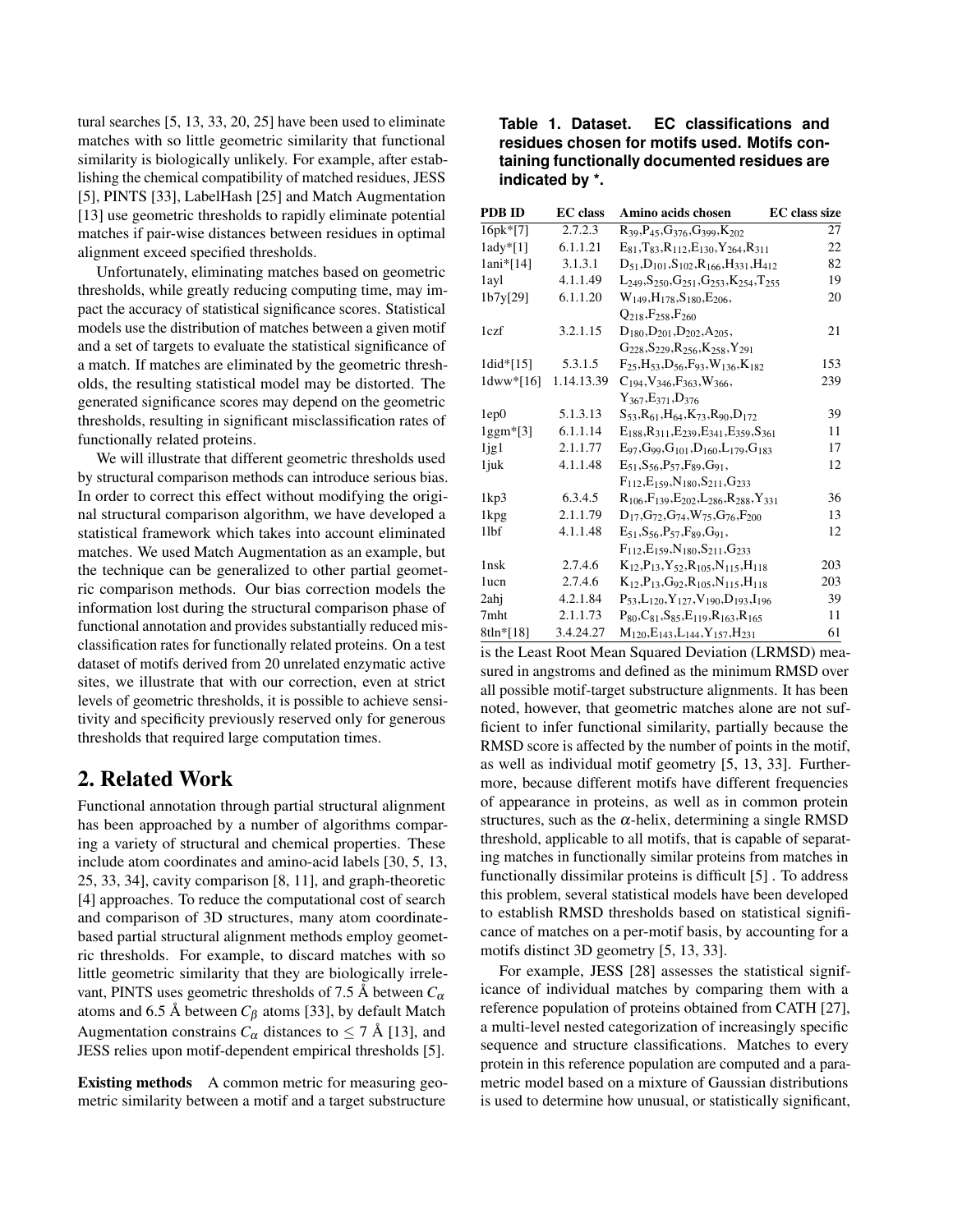any given match is.

The PINTS method uses a sequentially non-redundant version of Protein Data Bank (NRPDB) as a reference population, but imposes strict comparison thresholds to significantly reduce computing time. PINTS employs a parametric model based on extreme value theory to model the left tail of the match distribution and uses RMSD between motif and matches in the NRPDB to estimate thresholds for each motif.

In contrast to what has been done before, this work does not develop a model of protein sub-structural similarity, but rather a statistical correction procedure to be applied to existing approaches in order to eliminate the dependence of the statistical model on geometric threshold parameters. While the effect of our procedure is demonstrated using a specific structural comparison method (Match Augmentation), presented in detail in the methods section, it is our intention to develop a model that can be applicable to any structural comparison approach.

Match augmentation method In our earlier work [13, 11], motifs designed using only  $C_\alpha$  atoms were able to successfully identify functionally similar proteins [12, 21, 20]. Motifs employed by the Match Augmentation method [13] are defined as sets  $S = \{S_1, ..., S_{|S|}\}\$  of  $|S|$  points in 3D space, whose coordinates are taken from backbone  $C_{\alpha}$  atoms (Fig. 1). In order to include into consideration residue substitutions, such as substitutions which have been tolerated over the course of evolution [22, 23], each  $S_i$  is assigned a set of possible alternate residue *labels*  $l_{S_i}$  = GLY, ALA, PRO,.... Defining the motifs in this fashion increases the sensitivity of the approach by performing searches for many closely related (chemically and/or evolutionarily) functional sites at once, at the cost of increased computing time.

In order to identify potential matches for motif *S* in a target protein, the target also needs to be represented as a set of |*T*| points  $T = \{t_1, ..., t_{|T|}\}$ , where each  $t_i$  stands for  $C_{\alpha}$  coordinates, and the label set  $l(t_i)$  contains only one amino acid, *lt<sup>i</sup>* . A bijection of corresponding motif points in *S* to a subset of points in *T* is defined as:  $m = \{(s_{a_1}, t_{b_1}), (s_{a_2}, t_{b_2}), ..., (s_{a_{|S|}}, t_{b_{|S|}})\}$  To consider the bijection a match, it must meet two criteria:

**Criterion 1:**  $\forall i$ ,  $s_{a_i}$  and  $t_{b_i}$  are label compatible:  $l_{t_{b_i}} \in l(s_{a_i})$ ; **Criterion 2:**  $\forall i$ ,  $||A(s_{a_i}) - t_{b_i}|| < \varepsilon$ , threshold for geometric similarity, where  $||A(s_{a_i}) - t_{b_i}||$  stands for Euclidean distance between  $s_{a_i}$  and  $t_{b_i}$  where motif *S* is in least root mean square deviation (LRMSD) alignment with a subset of target points, via a rigid transformation *A*.

The first criterion simply requires all labels (amino acids) in the target to match amino acids in corresponding motif labels lists  $l(s_{a_i})$ . The second criterion rejects low quality matches without completing full motif-target alignment, by applying the threshold criteria to less computationally expensive partial motif-target alignment(s). The parameter,  $\varepsilon$ , is the geometric threshold used to discard potential matches with pair-wise distances greater than what is deemed biologically or algorithmically acceptable. However, excluding a significant number of matches from consideration can introduce bias in the statistical model. In general,  $\varepsilon$  is set empirically and varies in different partial structural alignment methods. For more details see [13].

Statistical hypothesis testing For each motif, the LRMSD cutoff separating statistically significant (structurally similar) matches from the rest of the matches depends on the frequency of a motif's appearance in target proteins, the number of points comprising the motif, and bias caused by incomplete knowledge of all protein structures. The statistical model can be formulated in the terms of a hypothesis test, where the Null Hypothesis  $(H_0)$  asserts that *the motif and matched substructure are not structurally similar*, while the Alternative Hypothesis (*HA*) states that *the motif is structurally similar or identical to the matched substructure*. One of the advantages of this approach is that it represents the statistical importance of each match as a *p*-value.

In order to test the Null Hypothesis, which is technically equivalent to computing the *p*-value, one needs to know the distribution of matches (*f*) of a given motif with respect to *all possible* targets, which can be approximated by the distribution of matches in the representative set of target structures, such as Protein Databank [6], sequentially non-redundant versions of PDB [6], or different levels of CATH fold classification database [27]. Because such distributions for different motifs are known to have a wide range of shapes, in our model we reconstruct them using non-parametric Kernel Density Estimation techniques that utilize a Gaussian kernel with bandwidth chosen by the Sheather-Jones method[19].

## 3. Methods

Proposed correction model The distribution of matches that pass the search criteria depends on the geometric threshold,  $\varepsilon$ , defined earlier. However, ideally, the statistical significance score of a match should not reflect the parameters of the geometric comparison algorithm, as it makes the sensitivity and specificity of the method highly dependent on parameters used. To eliminate this dependence, we outline in this section a correction that incorporates eliminated matches into the existing statistical model of sub-structural similarity.

The proposed correction is based on the observation that increasing the geometric threshold parameter  $(\varepsilon)$  leads to non-random appearances of new (previously discarded) matches. Because these matches were eliminated due to failing geometric thresholds (criterion 2), they tend to appear in the right tail of the LRMSD distribution (Fig. 1). Because we are only interested in matches within the left tail of the distribution, we can represent matches eliminated by geometric thresholds as a point-weight (*pwt*) at ∞. In the terms of the cumulative distribution function,  $\hat{F}_h(x)$ , of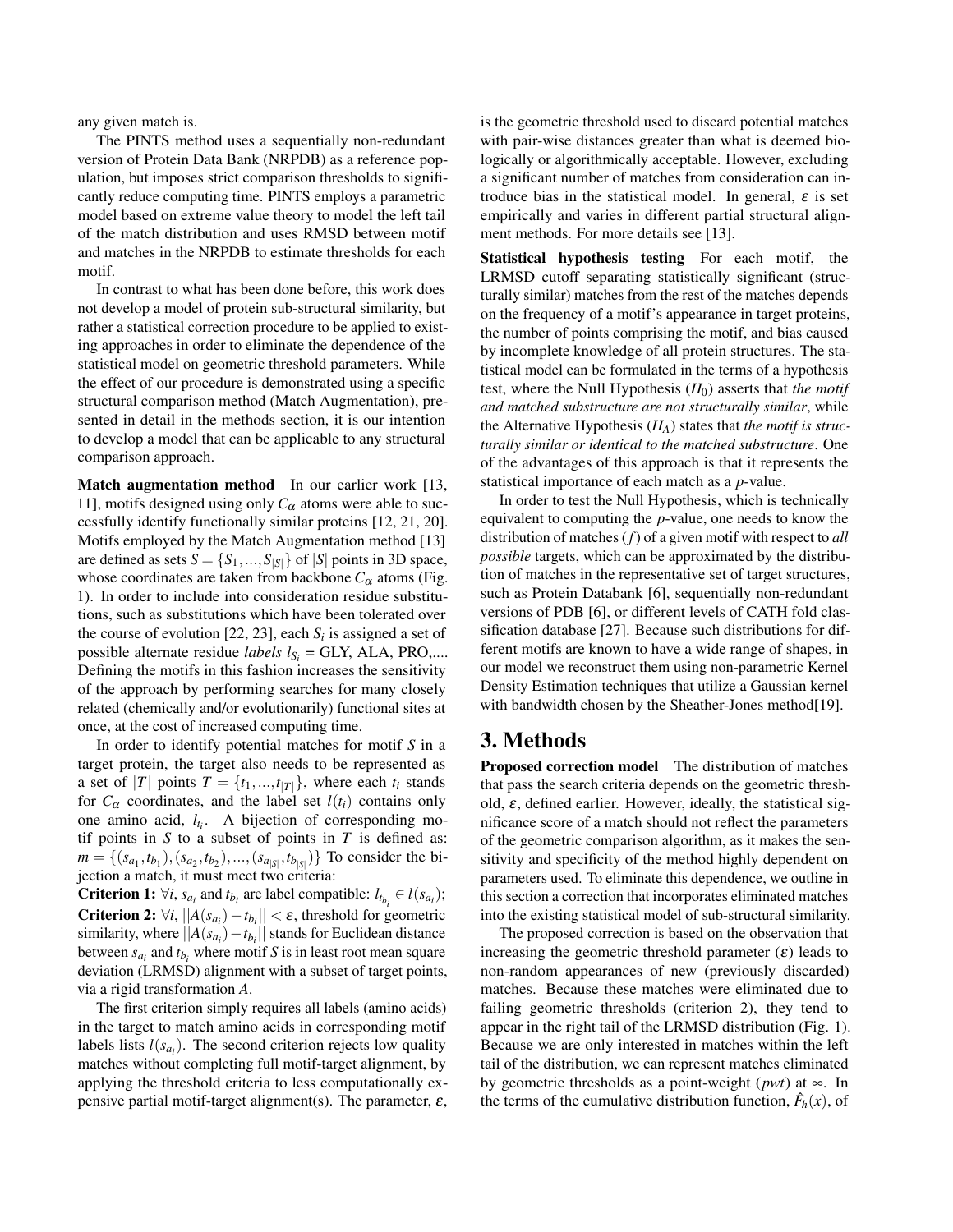

**Figure 1. The left figure details active site motifs from (a) Nitric oxide synthase, PDB ID: 1dww, (b) D-xylose isomerase, PDB ID: 1did, and (c) Argininosuccinate synthetase, PDB ID: 1kp3. Motif coordinates are taken from the backbone** *C*<sup>α</sup> **atom of the highlighted residues. The right figure shows distributions of matches for a motif derived from 3lzt protein for** ε **= 4A (dark line) and ˚** ε **= 7A˚ (light line). Vertical hashes (bottom of graph) represent the LRMSD scores of matches eliminated with**  $\varepsilon = 4\text{\AA}$  but found using relaxed geometric thresholds of  $7\text{\AA}$ .

RMSD distance *X*, we can therefore write:

$$
\hat{F}_h(x) = (1 - pwt) \int_0^x \hat{f}_h(w) dw; x \ge 0
$$
 (1)

where,  $\hat{f}_h(x)$  is the Gaussian kernel density estimate of the distribution of geometric matches, and *h* is the optimal bandwidth of the kernel chosen by the Sheather Jones method [19, 32]. The distribution function  $\hat{F}_h(x)$  is *defective* in the sense that  $\hat{F}_h(\infty) = (1 - pwt) < 1$ . The magnitude of the defect is exactly equal to the point-weight, *pwt*. Furthermore, it is possible to show (see Appendix) that in the lower RMSD range, which contains the most biologically relevant matches, the *p*-values obtained using the corrected model will be exact for matches with RMSD  $\langle \frac{\varepsilon}{\sqrt{N}}$ , where *N* is the number of points comprising the motif. This range covers most biologically relevant matches, making *pwt* correction a very attractive choice.

Estimating model parameters The point-weight correction, outlined in the previous section, models matches eliminated due to geometric thresholds as a point-weight at ∞. These are the matches that would have been identified if the geometric thresholds were relaxed. Thus it is important to separate target proteins capable of producing a match from targets in which no match is possible due to incompatibility of the set of target labels to any set of labels in the motif. We employ an algorithm based on the Halls marriage theorem [17] to identify and exclude target proteins that do not have appropriate labels *a priori*. This ensures that the pointweight represents the proportion of matches eliminated due to geometric constraints.

If the reference protein population can be exhaustively sampled, the point-weight is computed as:  $pwt = \frac{N_p}{N}$  where *N* is total number of proteins in the reference population and  $N_p$  is the number of eliminated matches. In practice, only *N* is known and *N<sup>p</sup>* is obtained by subtracting from *N* the number of targets in which a match was found. Furthermore, sampling the entire reference population is not necessary and the point-weight can be estimated using the maximum likelihood estimation (MLE) paradigm.

To accurately estimate the distribution of matches, the reference population must be sampled until a specified number of geometric matches, *G<sup>s</sup>* , has been obtained. The likelihood function based on this sampling process is defined as:

$$
l(N_p, G_p | G_s, N_s) = \frac{\frac{(G_p)!}{(G_p - G_s)!} \frac{(N_p)!}{(N_p - N_s)!}}{\frac{(N)!}{(N - G_s - N_s)!}}
$$
(2)

 $\frac{\overline{(N-G_s-N_s)!}}{\overline{(N-G_s-N_s)!}}$  where  $G_p$ ,  $N_p$  are the unknown total numbers of geometric and eliminated matches in the reference population and *G<sup>s</sup>* , *Ns*are the known counts of geometric and eliminated matches in the sample. Under the constraint that  $G_p + N_p = N$ , with N known, we can maximize (2) to obtain that the MLE estimate of  $N_p$  is the integer satisfying:

$$
L_b = \frac{N_s}{N_s + G_s} N - \frac{G_s}{N_s + G_s} < \hat{N}_p < \frac{N_s}{N_s + G_s} N + \frac{N_s}{N_s + G_s} = U_b
$$
  

$$
\hat{N}_p = ceiling(L_b) = floor(U_b),
$$

with appropriate modifications in the case when  $L_b$  and  $U_b$ are integers themselves. Thus, the final maximum likelihood estimate of the point-weight is given by:

$$
pwt = \frac{floor(U_b)}{N}
$$

The maximum likelihood estimation approach provides an asymptotically unbiased estimator of the point-weight that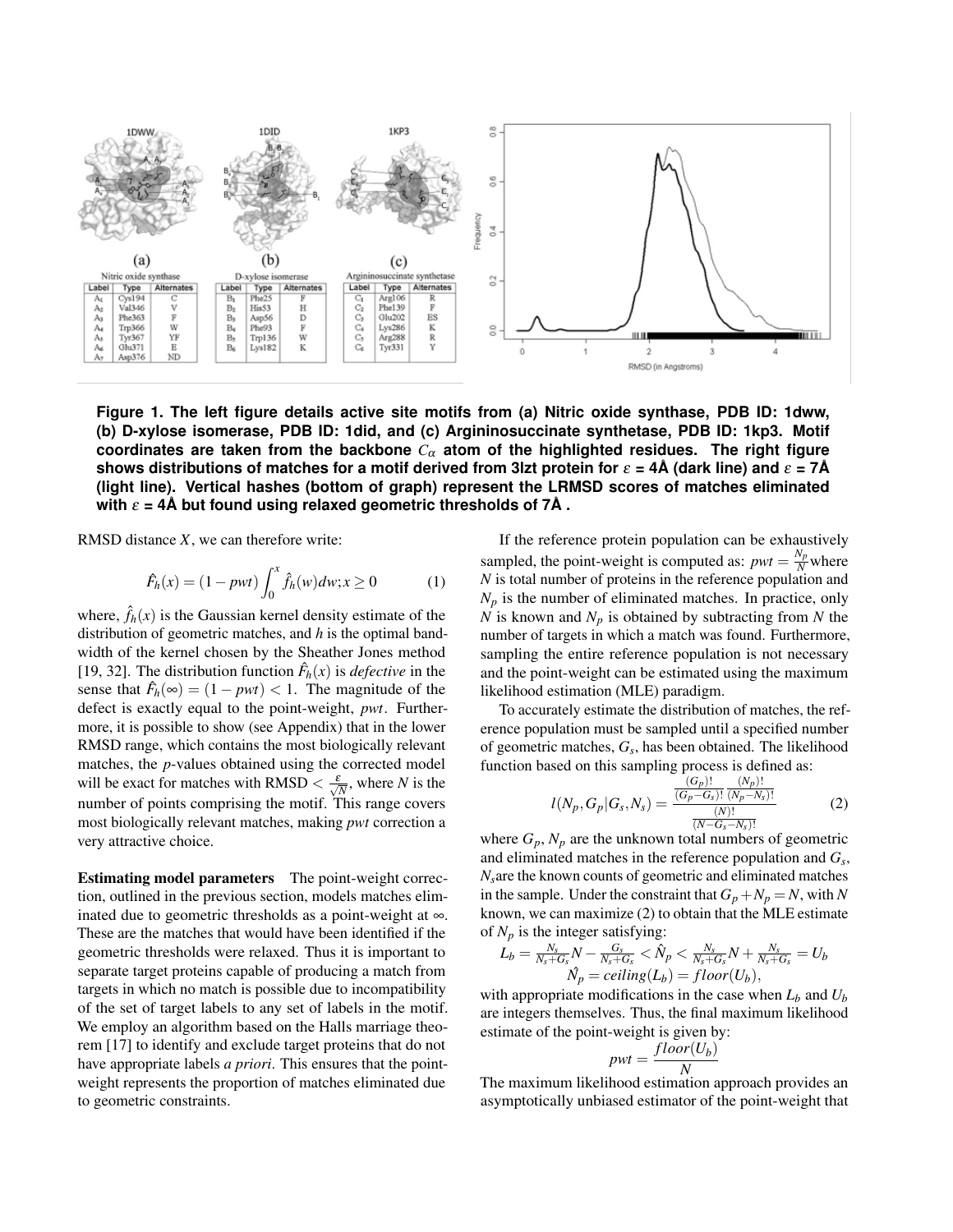

**Figure 2. Effect of the point-weight correction on the sensitivity and specificity, expressed in terms of the proportions of True Positives (a) and False Positives (b) identified by the Match Augmentation method with geometric thresholds,** ε**, set at 3A . The ROC curves based on sensitivity and specificity ˚ values averaged over all 20 motifs (c), with a more detailed look (d).**

can be computed using quantities already determined in the course of the sampling process.

### 4. Results

First, we will demonstrate that geometric thresholds can significantly impact the sensitivity of the functional annotation method. Next, we show that the point-weight correction removes systematic bias and greatly reduces misclassification rates of functionally related proteins, without greatly impacting the methods specificity. Finally, we examine in detail misclassification rates of 3 cases where neither the original nor corrected model was able to improve performance.

Dataset The dataset used to illustrate effects of our model consists of 20 motifs representing a range of distinct active sites in non-mutated protein structures. The Enzyme Commission (EC) functional classification [26] was used to identify proteins homologous to each motif (Table 1). Amino acids used to define motifs were selected by choosing those with function documented (see Table 1) and predicted

[13, 11] using the Evolutionary Trace Method [11, 23, 24]. Experimental results We computed the distribution of matches at geometric thresholds of  $\varepsilon = 3, 4, 5, 6$ , and 7 Å using 95% sequence identity filtered version of the Protein Data Bank (as of 12/22/2007) as a reference population. We chose to consider a target match statistically significant, and thus potentially homologous, if its *p*-value was less than 0.001. For each of the 20 motifs used, we define a match as a True Positive (TP), if it is both statistically significant under our model and it matches one of the members of the EC class corresponding to this motif. A match is considered a False Positive (FP) if it is statistically significant, but it is not among the members of the EC class.

We have observed that the effects of the point-weight correction, in terms of proportions of both TPs and FPs, are strongest when geometric thresholds are strict (Table 2). At  $3 \text{ Å}$  the corrected model exhibited improvements in sensitivity for 16 out of 20 motifs (Fig. 2a), with 9 motifs achieving 100% sensitivity even at a very restrictive *p*-value cutoff of 0.001. The loss of specificity associated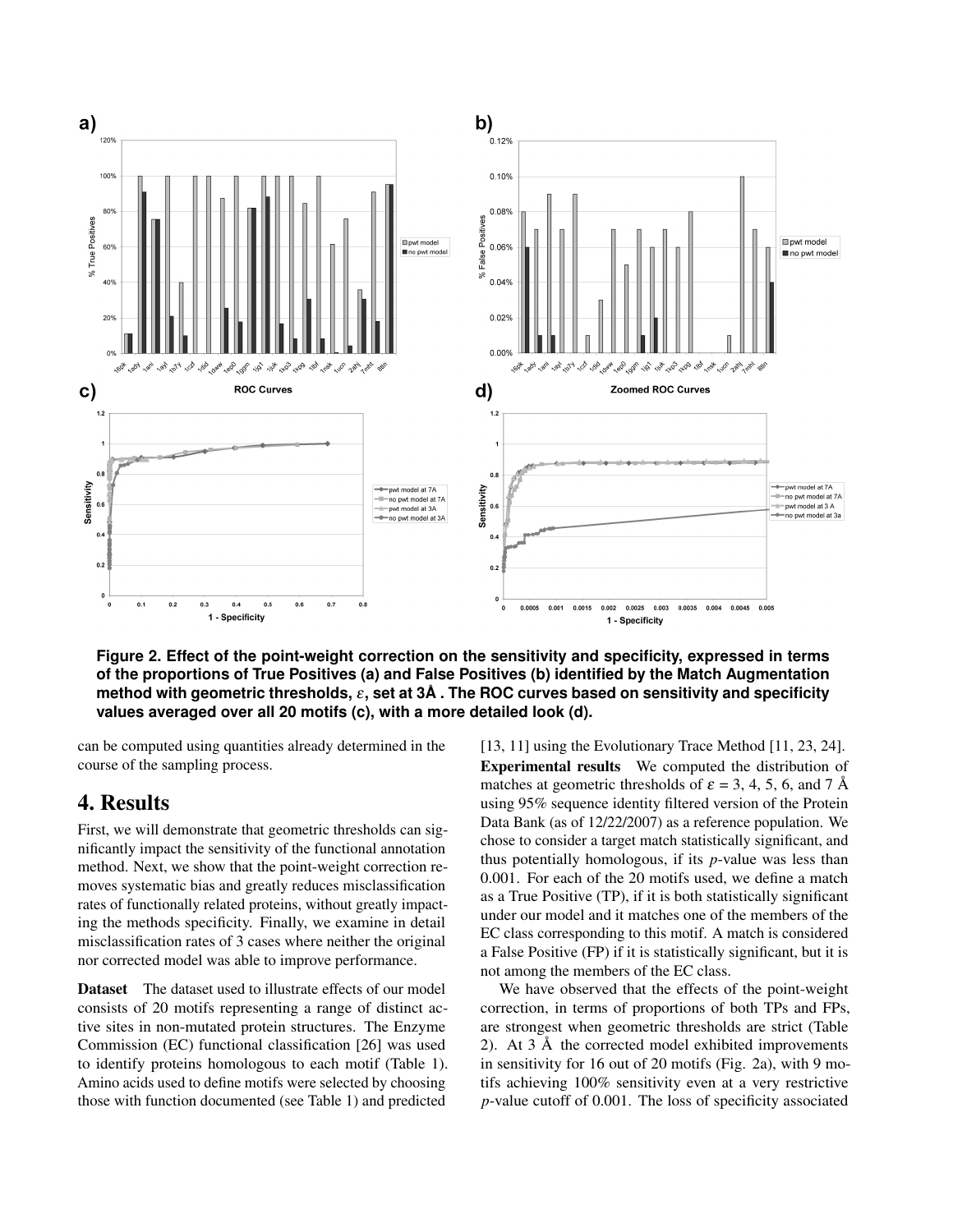**Table 2. Results of computational experiments. Effect of the point-weight correction on average proportions of True Positive and False Positive Matches for various levels of geometric thresholds.**

| <b>Threshold</b> | $%$ TP matches |            | $%$ FP matches |       |
|------------------|----------------|------------|----------------|-------|
| ε                | No PWT         | <b>PWT</b> | No PWT         | PWT   |
| 3Ă               | 31.76%         | 82.00%     | $0.01\%$       | 0.06% |
| 4Å               | 42.75%         | 82.00%     | 0.02%          | 0.05% |
| 5Å               | 57.99%         | 82.29%     | 0.03%          | 0.06% |
| 6Å               | 64.93%         | 82.29%     | 0.04%          | 0.06% |
| 7Å               | 77.66%         | 82.29%     | 0.04%          | 0.06% |

with the point-weight correction (Fig. 2b) was not significant in comparison with the improvement in sensitivity. In fact, the corrected model, on average, identified 36 more TP matches, corresponding to roughly 50% increase in sensitivity of the method, while introducing on average only 7 FPs, corresponding to 0.05% drop in specificity. The effect of the correction decreases as the geometric thresholds are relaxed, which is due to fewer potential matches being eliminated by the geometric comparison algorithm. In general, the point-weight corrected model outcompetes the non-corrected models even if they are based on more relaxed geometric thresholds (Fig. 2c and 2d).

Our statistical correction allows us to achieve sensitivity and specificity previously possible only for large geometric thresholds, while simultaneously reducing computation time. On the average, running Match Augmentation at  $3 \text{ Å}$  resulted in a 46% reduction in computing time when compared to 7 A with little effect on prediction quality. Motifs defined ˚ with more points (residues) and higher number of alternate labels received the most benefit: as much as 70% reduction in run time for some cases (1gj1, 16pk, 8tln).

Evaluating sensitivity On the average, for the 20 motifs used in this work, our model exhibited 82% sensitivity. However, in 3 cases, regardless of thresholds used in our approach, the proportion of True Positives was particularly low. In order to investigate these cases, we performed clustering based on RMSD distances between motifs generated from every member of EC class corresponding to entries 6.1.1.20 (1b7y motif), 4.2.1.84 (2ahj motif), and 2.7.2.3 (16pk motif), as presented in Fig. 3a, Fig. 3b, and Fig. 3c respectively. The 1b7y is a dimer consisting of non-symmetric chains A and B, both of which are assigned the same EC classification. The motif chosen as an example in this paper was generated from the active site chain A, and because of this our model was unable to identify homologs of chain B (boxed in Fig. 3b). Similarly, members of the 4.2.1.84 EC class (2ahj motif) cluster into 4 distinct categories, making it difficult to identify a motif capable of representing the entire class, implying either a sub-optimal motif design, possible

conformational changes in the active site, or that several structurally different active sites comprise the EC class. No such pattern was visible for the 16pk motif and we presume that low sensitivity there was primarily caused by incorrect choice of motif residues.

# 5. Conclusions

Partial structural alignment methods, such as JESS, PINTS, and Match Augmentation, are promising computational approaches to the problem of functional annotation of proteins. However, the geometric thresholds used by these approaches to reject biologically irrelevant matches and thus maintain practical efficiency may introduce a systematic bias into the statistical models of sub-structural similarity, which in turn may result in misclassification of functionally similar proteins.

Using a test dataset of 20 structural motifs representing a wide range of distinct active sites, we have demonstrated that the bias introduced by geometric thresholds has a substantial impact on the number of correctly identified homologous proteins. The proposed point-weight correction improved sensitivity, without significantly reducing specificity. In addition, our results suggest that the point-weight correction may make more restrictive levels of geometric thresholds useful without a reduction in accuracy, thus reducing the computing cost of partial structural comparison approaches by an average of 46% and by as much as 70% for some of the motifs used in this work. Eliminating biologically irrelevant matches via geometric thresholds to achieve accelerated runtimes is an effective practice for several existing structural comparison methods. For Match Augmentation, and potentially for other methods utilizing similar thresholds, our statistical correction provides additional sensitivity and the potential for further gains in computational efficiency.

Acknowledgements This work is supported by a grant from the National Science Foundation NSF DBI-0318415 and NSF DBI-054795 to OL and LK. Additional support is gratefully acknowledged from training fellowships the Gulf Coast Consortia (NLM Grant No. 5T15LM07093) to B.C.; from NIH GM079656, GM066099, and March of Dimes Grant FY03-93 to O.L.; from a Whitaker Biomedical Engineering Grant and a Sloan Fellowship to L.K; and from an affiliation agreement between Rice University and Texas Childrens Hospital to V.F. D.B. was supported by the Brown School of Engineering at Rice University. Experiments were run on equipment funded by AMD and EIA-0216467. This work was supported in part by the Rice Terascale Cluster funded by NSF under Grant EIA-0216467, Intel, and HP.

Appendix Let *X* be the RMSD of a match between a motif consisting of *N* points and a substructure within a target protein, and let *Y* be the maximum pair-wise distance between the matched residues. The joint probability density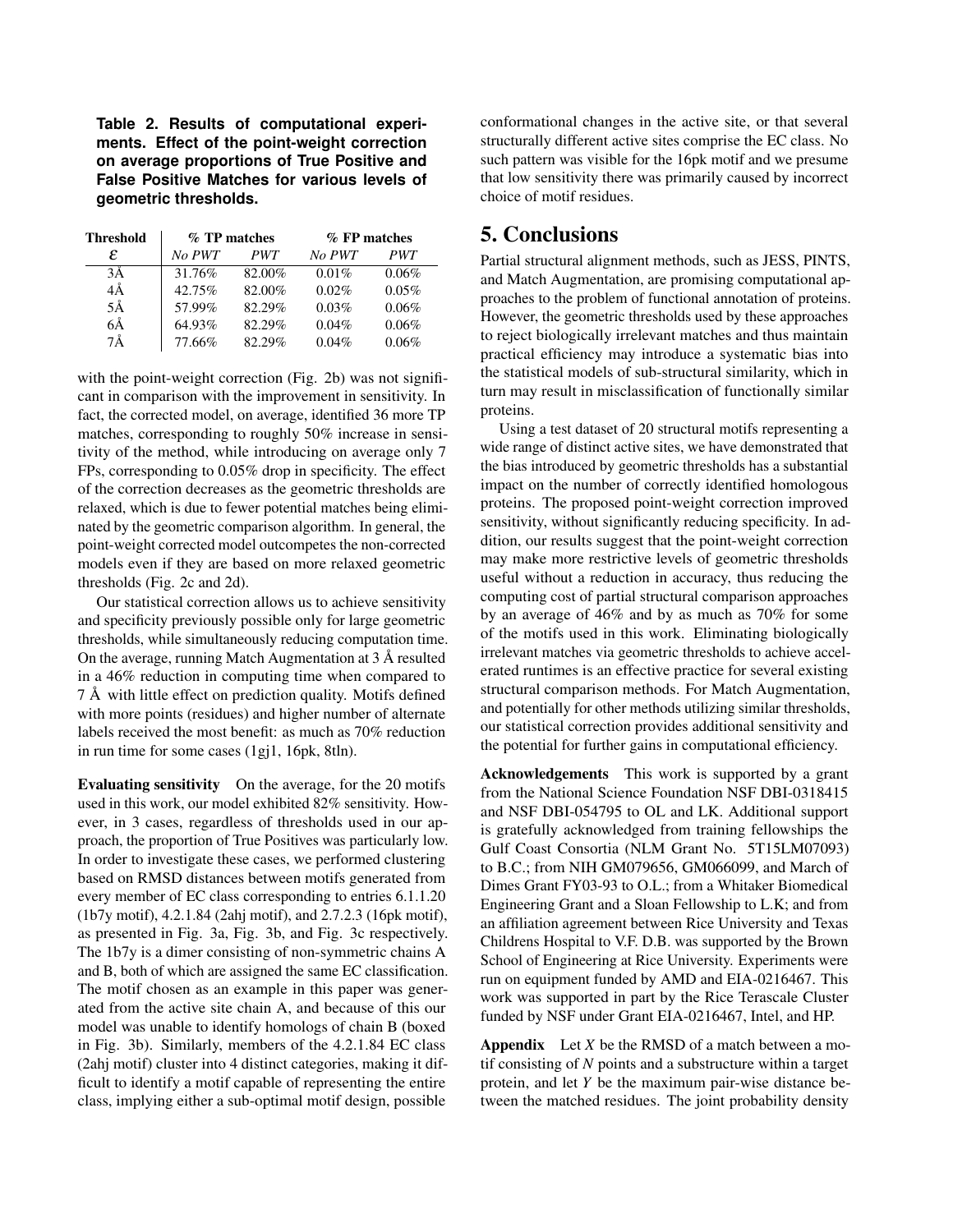

**Figure 3. Clustering based on RMSD distances between motifs generated from every member of EC class corresponding to entries 6.1.1.20 (1b7y motif), 4.2.1.84 (2ahj motif), and 2.7.2.3 (16pk motif), A, B, and C respectively. Motifs derived from 2ahj and 1b7y were able to identify only the members of their immediate clusters (boxed), implying either a sub-optimal motif design or that several structurally different active sites comprise the EC class. No such pattern was visible for the 16pk motif and we presume that low sensitivity there is primarily caused by sub-optimal motif design.**

function of *X* and *Y* variables is given by  $(X, Y) \sim \phi(x, y)$ . The marginal distribution of *X* is  $X \sim f_x(s) = \int_{\mathbb{R}^+} \phi(x, y) dy$ , and the marginal distribution of *Y* is given by  $Y \sim g_Y(y)$  =  $\int_{\mathbb{R}^+} \phi(x, y) dx$ . The distribution we ideally would like to employ is  $f_X(x)$ . However, due to matches eliminated in the course of partial structural alignment, what we observe is the distribution of *X* conditional on the event  $[Y < \varepsilon]$ . The distribution  $f_{X|Y \leq \varepsilon}(x)$ , can be derived as follows:

$$
X|Y<\varepsilon \sim f_{X|Y<\varepsilon}(x)=\frac{d}{dx}\left[\frac{\int_0^x\int_0^{\varepsilon}\phi(\xi,\eta)d\eta d\xi}{\int_0^{\infty}\int_0^{\varepsilon}\phi(\xi,\eta)d\eta d\xi}\right].
$$

Note that the denominator  $\int_0^\infty \int_0^{\epsilon} \phi(\xi, \eta) d\eta d\xi = \int_0^{\epsilon} g(\eta) d\eta$ integrates to  $1 - pwt_{\varepsilon}$ , whereas the numerator  $\frac{d}{dx}\int_0^x \int_0^{\epsilon} \phi(\xi, \eta) d\eta d\xi = \int_0^{\epsilon} \phi(x, \eta) d\eta$ . In other words,

$$
X|Y < \varepsilon \sim f_{x|y < \varepsilon}(x) = \frac{\int_0^{\varepsilon} \phi(x, y) dy}{1 - p w t_{\varepsilon}}.
$$

The proposed corrected distribution  $f_{\epsilon}(x)$  is given by:  $f_{\varepsilon}(x) = f_{X|Y < \varepsilon}(x) \times (1 - pwt_{\varepsilon}) + \delta_{\infty}(x) pwt_{\varepsilon}$ , where  $\delta_{\infty}(x)$  *pwt<sub>ε</sub>* includes matches eliminated by the partial structural alignment with threshold  $\varepsilon$  as a point-mass at  $\infty$ .

When the corrected distribution is placed into the nonparametric density estimation setting we get:

$$
\hat{f}_{\varepsilon}(x) = \hat{f}_{X|Y < \varepsilon}^h(x) \times (1 - pwt_{\varepsilon}) + \delta_{\infty}(x) pwt_{\varepsilon}
$$

where  $\hat{f}_{X|Y<\epsilon}^h(x)$  is the Gaussian kernel density estimate of the distribution of geometric matches, the optimal bandwidth kernel (*h*) chosen by the Sheather-Jones method [19, 32].

Because the correction proposed above shifts the eliminated matches to point-weight at  $∞$ , for some *x* 1 the corrected and desired distributions of *X* will not coincide. In other words:  $F_{\epsilon}(x) \neq F_{X}(x), \forall x$ . To establish the range of *x* values for which the corrected model is exact, consider the following pair of inequalities:

$$
\frac{1}{\sqrt{N}}\left[\max_{1\leq i\leq N}(\lambda_i)\right]\leq \left(\frac{1}{N}\sum_{i=1}^N(\lambda_i)\right)^{\frac{1}{2}}\leq \max_{1\leq i\leq N}(\lambda_i)
$$
(3)

OR

$$
\frac{Y}{\sqrt{N}} \leq X \leq Y,
$$

where  $\lambda_i$ 's are the pair-wise distances between matched points.

Let us assume  $x < \frac{\varepsilon}{\sqrt{N}}$ . Now let us consider the event  $\{X \leq x\}$ . Under the assumption of  $x < \frac{\varepsilon}{\sqrt{N}}$ , we get:  $\{X \leq x\} \subset \left\{X < \frac{\varepsilon}{\sqrt{N}}\right\}$  $\big\}$ .

However, from (3) we know that  $Y \leq X\sqrt{N}$ , which under our assumption implies  $Y < \frac{\varepsilon}{\sqrt{N}}$  $\sqrt{N} = \varepsilon$ . This implies that  ${X \le x} \subset {Y < \varepsilon}.$  Therefore also:  $F_{\varepsilon}(x) = P(X \le x, Y < \varepsilon)$  $\mathcal{E}(E) = P(X \leq x) = F_X(x)$ , when  $x < \frac{\mathcal{E}}{\sqrt{N}}$ .

This means that in the lower RMSD range, which contains the most biologically relevant matches, the *p*-values obtained using the corrected model will be exact for matches with RMSD  $\langle \frac{\varepsilon}{\sqrt{N}} \rangle$ . For example, when considering matches to a 6-point motif with an  $\varepsilon$  cutoff of  $3\text{\AA}$  our *p*-values are exact for all matches  $< 1.225$ Å.

#### References

- [1] A. Aberg, A. Yaremchuk, M. Tukalo, B. Rasmussen, and S. Cusack. Crystal structure analysis of the activation of histidine by Thermus thermophilus histidyl-tRNA synthetase. *Biochemistry*, 36(11):3084–3094, 1997.
- [2] S. Altschul, W. Gish, W. Miller, E. Myers, and D. Lipman. Basic local alignment search tool. *J. Mol. Biol*, 215(3):403– 410, 1990.
- [3] J. Arnez, A. Dock-Bregeon, and D. Moras. Glycyl-tRNA synthetase uses a negatively charged pit for specific recognition and activation of glycine. *Journal of Molecular Biology*, 286(5):1449–1459, 1999.
- [4] P. Artymiuk, A. Poirrette, H. Grindley, D. Rice, and P. Willett. A graph-theoretic approach to the identification of three-